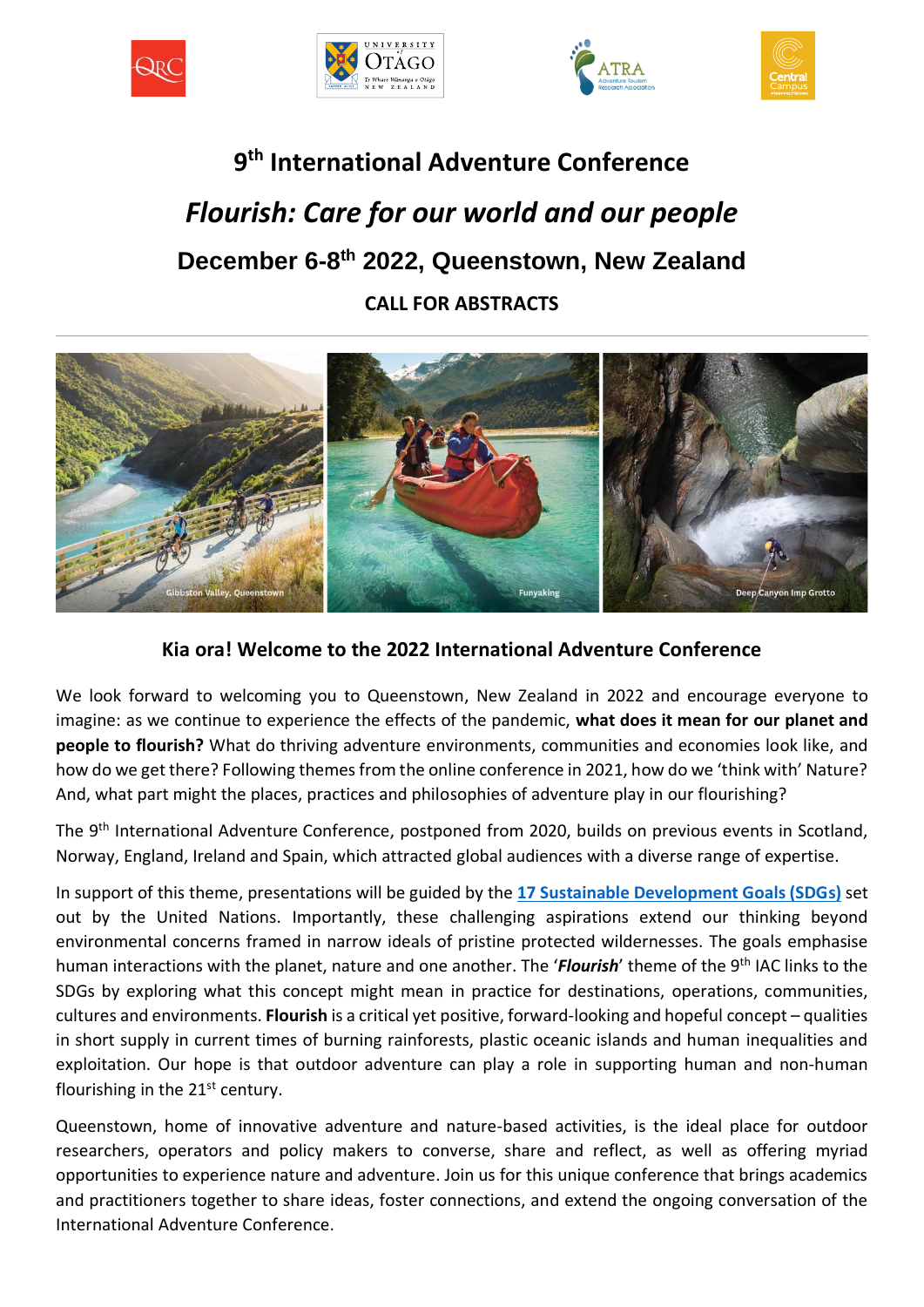









### **Submission of Abstracts and Posters**

Abstracts of **400 to 600 words** (excluding references) are invited for peer review. Abstracts should clearly state the presentation objectives and findings, and explicitly identify how these findings advance our knowledge of flourishing via or in outdoor adventure. Please identify the specific SDG(s) that your work addresses using the template provided. The abstract should also include: *title, keywords, introduction, method, findings/discussion and conclusion.* 

Inspiring conference posters are also requested from students.

All abstracts should be submitted to **[jelena.farkic@atra.global](mailto:jelena.farkic@atra.global) using th[e template](https://atra.global/abstract-submission-3/) provided.**

The deadline for abstract submission is **July 15 st, 2022.**

**Early notification of acceptance** is also available upon request. Simply email this request to **[jelena.farkic@atra.global.](mailto:jelena.farkic@atra.global)**

**Note: All accepted abstracts will be published in the conference book of abstracts, and will be available on the conference web page. There is also the possibility for some papers to be considered for postconference publication in a suitable format.**